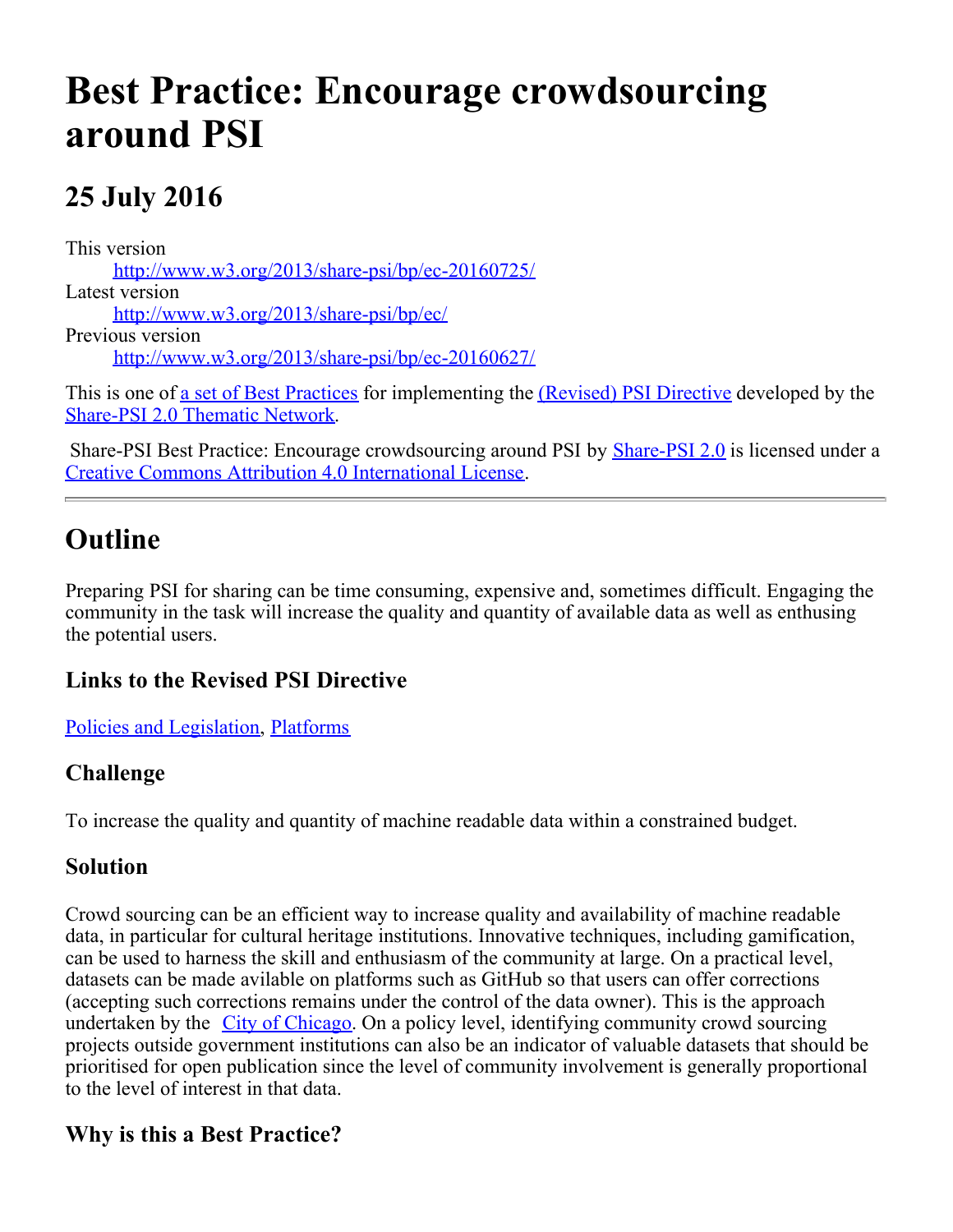Many institutions lack resources necessary to manually go through large collections of unstructured data that has been created over many years (e.g. in the cultural heritage sector). By engaging external communities to collaborate on this data it is possible to create more detailed machine readable data supporting a wider range of re-use cases.

More machine readable open data supports a wider range of use-cases in services and applications.

- Many institutions lack resources necessary to manually go through large collections of unstructured data.
- By engaging external communities to collaborate on this data it is possible to create more detailed machine readable data supporting a wider range of reuses.
- Crowdsourcing engages the community that the end product serves.

# **How do I implement this Best Practice?**

- Identify the exact need first and then seek groups able to support solving that need via crowd sourcing.
- Think of crowdsourcing as another tool to create/improve data sets and think about the phases of your data collection project and where crowdsourcing could best fit in.
- Involve stakeholders who could benefit from a free source of certain data sets and have them provide funding in order to sustain crowdsourcing efforts.
- Tasks need to be small to be able to be completed by volunteers with limited time.
- Utilize a gamification approach if possible, that is, by playing a game, users perform a useful task.
- It is possible to use crowdsourcing without the user's knowledge. The best known example of this is the [use of CAPTCHA](https://en.wikipedia.org/wiki/ReCAPTCHA)s to solve the micro task of reading words that optical recognition software cannot and by that method digitising hard to read texts.

# **Where has this best practice been implemented?**

| <b>Country</b> | Implementation                                                 | <b>Contact Point</b> |
|----------------|----------------------------------------------------------------|----------------------|
| Sweden         | Guiding principles for digital cultural heritage (PDF) Digisam |                      |
|                | Czech Republic Společně otevíráme data)                        | Michal Tošovský      |

### **References**

- Dimitris Paraschakis, [Crowdsourcing cultural heritage metadata through social media gaming,](https://dspace.mah.se/bitstream/handle/2043/16114/Paraschakis_A4.pdf?sequence=2) [2013, Malmö University](https://dspace.mah.se/bitstream/handle/2043/16114/Paraschakis_A4.pdf?sequence=2)
- Krems Workshop Session: [Towards A Sustainable Austrian Data Market](https://www.w3.org/2013/share-psi/wiki/Krems/Scribe#Towards_A_Sustainable_Austrian_Data_Market.3B_Michela_Vignoli.3B_AIT)

# **Local Guidance**

This Best Practice is cited by, or is consistent with, the advice given within the following guides:

- (Austria) [Open-Government-Vorgehensmodell](https://www.w3.org/2013/share-psi/lg/Austria#wnGuide) Open Government Process Model
- (Belgium) [Open Data Handleiding](https://www.w3.org/2013/share-psi/lg/Belgium#vlGuide) Open Data Handbook
- $\bullet$  (CzechRepublic) [Standardy publikace a katalogizace otevřených dat veřejné správy ČR](https://www.w3.org/2013/share-psi/lg/CzechRepublic#czOpenDataStandards) Open Data Standards
- (Finland) [Avoimen Datan Opas](https://www.w3.org/2013/share-psi/lg/Finland#fiOpenData) Open Data Guide